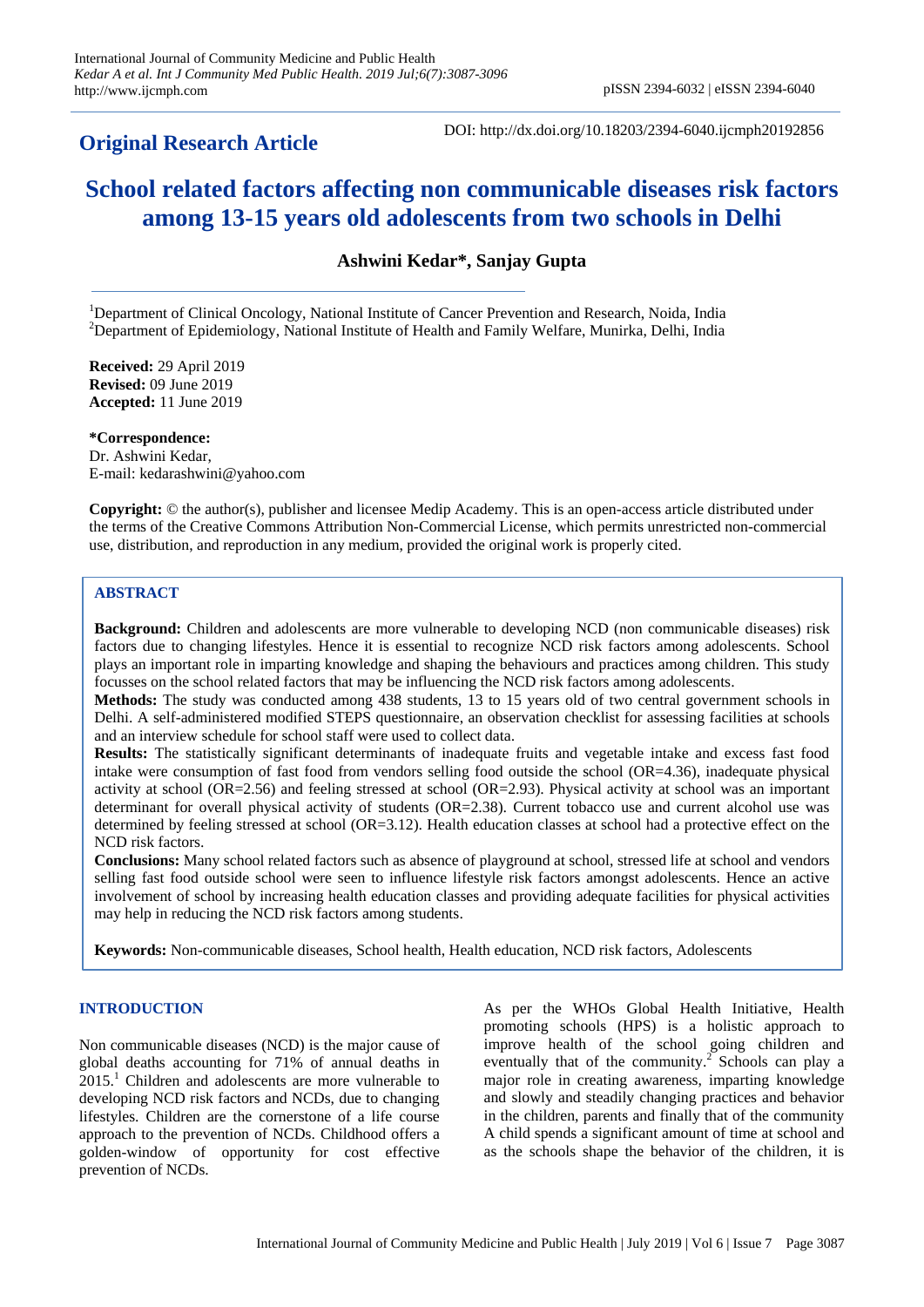essential to assess the school related factors affecting the non-communicable diseases risk factors.

The main objective of this study was to find the school related factors associated with NCD risk factors.

# **METHODS**

The study was conducted in the two central government schools in New Delhi district. New Delhi district was chosen for this study as permission for the study was granted for this district. The study was conducted between July 2015 to September 2015. There were three central government schools in this district. One school was selected randomly for pretesting and study was done at the other two schools.

A questionnaire was prepared based on the WHO STEPS questionnaire.<sup>3</sup> Additional questions pertaining to school and factors that may be influencing NCD risk factors were also added in the questionnaire. The questionnaire was pretested in 21 children, 7 each from ages 13, 14 and 15 years.

The study population comprised of 13 to 15 years old students studying in two central government schools of Delhi. Informed consent was taken from parents as well as the students for their voluntary and willing participation in the study.

A sample size of 384 was derived using 95% confidence interval, 5% error and a prevalence of 50%. Prevalence of 50% was considered due to variability in prevalence of NCD risk factors in different studies from India. Considering a 10% non-response rate the total sample size was calculated to be 424.

From each school, 2 sections each were randomly selected from class 8th, 9th and 10th. Students in the age group 13 to 15 years were invited to participate in the study. The selection of students was done through convenience sampling till the sample size was reached. A total of 465 students from both the schools were invited to participate in the study. Since 9 parents did not give consent for their ward's participation, data was collected from 456 students. 18 students attempted less than 50% questions in the questionnaire and thus were excluded during data analysis. Hence analysis was done of the data gathered from 438 students. Height, weight and blood pressure were measured using standardized tools and techniques. The CDC BMI metric calculator was used for BMI measurements.<sup>4</sup>

An observation checklist was prepared to assess the school`s facilities such as playground, canteen and neighborhood in terms of NCD risk factors. An interview schedule was prepared for the school teachers. The interview schedule had questions regarding their training with respect to health education classes and physical activity and dietary risk factors. A total of 12 teachers (6 from each school) were taken up for in depth interviews. The teachers were selected purposively and were teaching various subjects for the classes selected for the study.

The following operational definitions were used for the study:

- Inadequate vegetable intake-vegetable intake on less than 5 days in a week.
- Inadequate fruits intake-fruit intake on less than 5 days in a week.
- Excess fast food intake-fast food intake on 3 or more days in a week.
- inadequate physical activity-physical activity on less than 5 days/week.
- inadequate physical activity at school-physical activity on less than 3 days/week at school.
- Current tobacco use-use of smoking/smokeless tobacco at least once in the past one month.
- Current alcohol use-consumption of alcohol at least once in the past one month.
- Overweight-a study participant who's BMI is between 85th -95th percentiles.
- Obese-a study participant who's BMI is greater than or equals to 95th percentile.
- Prehypertension-a study participant whose systolic and/or diastolic B.P. is between 90th to less than 95th percentile.
- Hypertension-a study participant whose systolic and/or diastolic B.P. is greater than or equals to 95th percentile.

Data was entered in excel spreadsheet with double checking for errors. SPSS version 20 was used to analyze the data. Association of NCD risk factors with school related factors was analyzed using Chi Square test (Fischer`s Exact test where applicable) and the strength of association was derived using multivariate logistic regression.

# **RESULTS**

As summarized in Table 1, both the schools under study were located near government offices and hospital. Cigarettes and other tobacco products act (COTPA) regulations were not being followed at both the schools. Tobacco products were easily available near the school. Vendors selling fast food were present outside both the schools. A doctor and a nurse were present in the school clinic at School 1. A nurse and a counselor were present at School 2. Health checkups were being done twice in a year. None of them was doing BMI screening of the students. The counselor at school 2 was doing classroom based group counseling of students but was not taking stress management classes.

The present study which was conducted at two central government schools both of which were governed by same sets of rules and regulations for teachers and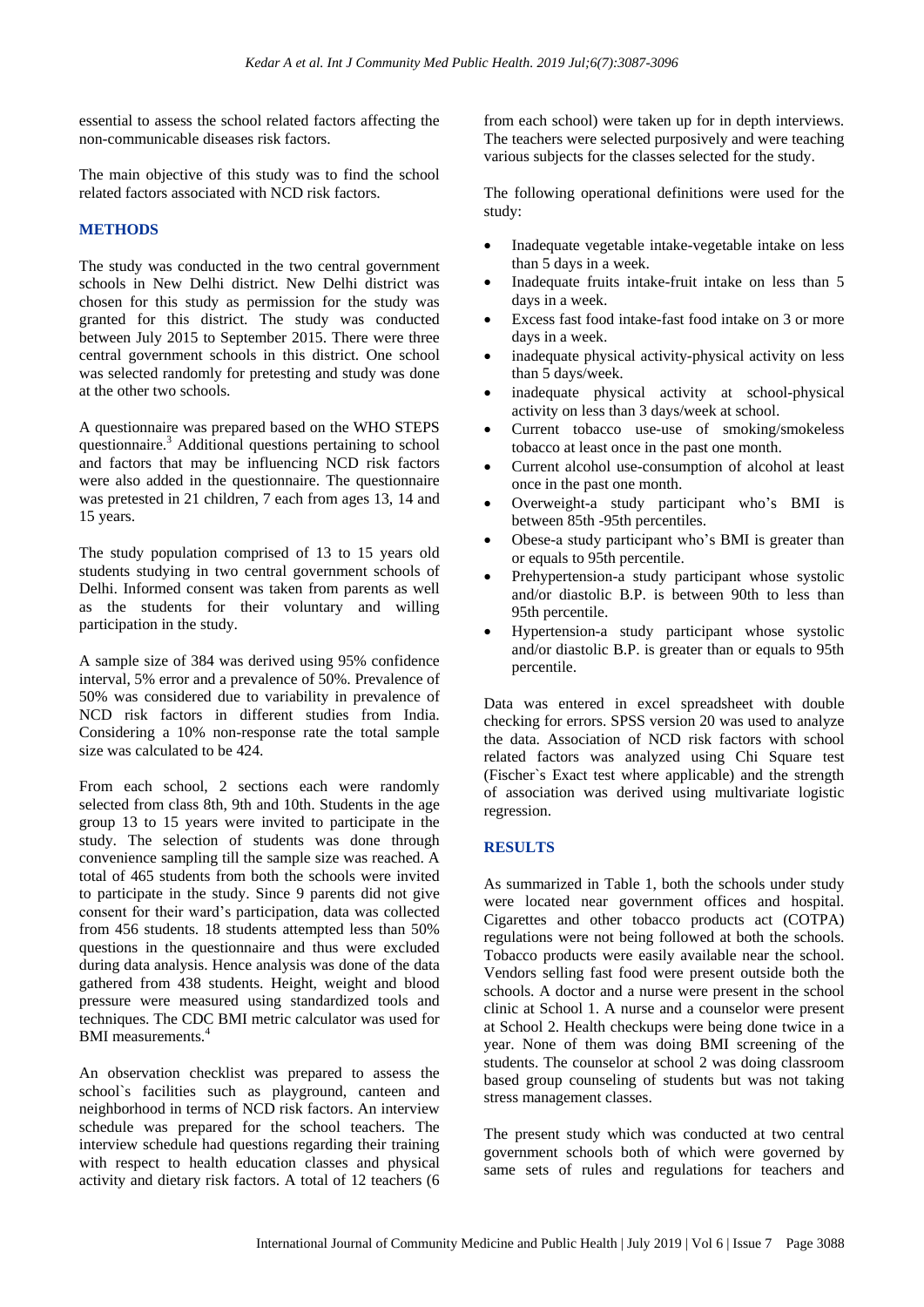students. Among 12 teachers, 5 could enlist 4 NCD risk factors out of 9 known. Majority teachers did not get any formal or in service training in student's health related issues. Only yoga and physical education teachers had a formal training in their subjects and were receiving regular training or workshops on student's health related

issues. Central government schools had an in-service training policy where various trainings were conducted mainly on education and training related issues. One of the topics covered in the schedule was adolescent education program which was a skill based program.

#### **Table 1: A descriptive comparison of the two schools in the study.**

| Criteria                                                    | School 1                                                                                                                                                                                | School 2                                                                                         |  |
|-------------------------------------------------------------|-----------------------------------------------------------------------------------------------------------------------------------------------------------------------------------------|--------------------------------------------------------------------------------------------------|--|
| <b>School clinic</b>                                        |                                                                                                                                                                                         |                                                                                                  |  |
| <b>Presence</b>                                             | Yes                                                                                                                                                                                     | Yes                                                                                              |  |
| <b>Staffing pattern</b>                                     | 1 doctor, 1 nurse                                                                                                                                                                       | 1 nurse, 1 counselor                                                                             |  |
| <b>Equipments</b>                                           | Measuring tape pasted on the wall for<br>height, weighing scale,<br>sphygmomanometer, first aid, Snellen's<br>chart, digital blood pressure machine few<br>medicines (like paracetamol) | Weighing scale, sphygmomanometer,<br>first aid box, few medicines (like<br>paracetamol)          |  |
| <b>Frequency of health check ups</b>                        | 2 times per year                                                                                                                                                                        | 2 times per year                                                                                 |  |
| <b>Medical records</b>                                      | Present at the clinic                                                                                                                                                                   | Present. Kept by the respective class<br>teachers                                                |  |
| <b>IEC</b> display                                          | None                                                                                                                                                                                    | Yes (healthy diet)                                                                               |  |
| <b>School canteen</b>                                       |                                                                                                                                                                                         |                                                                                                  |  |
| <b>Presence</b>                                             | No                                                                                                                                                                                      | Yes                                                                                              |  |
| <b>Foods available</b>                                      | Not Applicable                                                                                                                                                                          | Fast food available 3-4 days/week                                                                |  |
| <b>Other remarks</b>                                        | Not applicable                                                                                                                                                                          | Menu decided by the school canteen<br>committee                                                  |  |
| <b>IEC</b>                                                  | Not applicable                                                                                                                                                                          | No                                                                                               |  |
| <b>Physical activity related facilities</b>                 |                                                                                                                                                                                         |                                                                                                  |  |
| <b>Presence of playgrounds</b>                              | Yes                                                                                                                                                                                     | Yes                                                                                              |  |
| <b>Number of playgrounds</b>                                | A tiled area was being used as playground                                                                                                                                               | 3                                                                                                |  |
| <b>Other facilities</b>                                     | Sports equipments (like badminton<br>rackets, football)                                                                                                                                 | Separate badminton court, basketball<br>court, Sports equipments                                 |  |
| <b>Physical activity teacher</b>                            | Yes-1 for grade $8, 9, 10$                                                                                                                                                              | Yes-1 for grade $8, 9, 10$ (1 sports<br>teacher was also there)                                  |  |
| Yoga teacher                                                | Yes-1 for grade 8, 9, 10                                                                                                                                                                | No-one of the coaches was given the<br>added responsibility to teach yoga to<br>students         |  |
| Classrooms for health education / physical activity classes |                                                                                                                                                                                         |                                                                                                  |  |
| <b>Frequency of classes</b>                                 | 3 per week                                                                                                                                                                              | 3 per week                                                                                       |  |
| <b>Type of classes</b>                                      | Practical-2, theoretical-1                                                                                                                                                              | Practical-2, theoretical-1                                                                       |  |
| <b>IEC</b> materials displayed                              | Yes (not about NCD risk factors)                                                                                                                                                        | Yes (not about NCD risk factors)                                                                 |  |
| School neighbourhood                                        |                                                                                                                                                                                         |                                                                                                  |  |
| Locality                                                    | Government offices nearby                                                                                                                                                               | Tertiary care hospital, chemist shops<br>nearby. Close to upscale markets with<br>eating outlets |  |
| Shop nearby selling tobacco<br>products                     | Yes (present within 100 yards of the<br>school)                                                                                                                                         | Yes (present within 100 yards of the<br>school)                                                  |  |
| Vendors outside school                                      | Yes                                                                                                                                                                                     | Yes                                                                                              |  |
| <b>Materials vendor is selling</b>                          | Ice cream, bonda, golgappa                                                                                                                                                              | Ice cream, aloo tikki, matar kulcha                                                              |  |
| No smoking board outside<br>school                          | N <sub>0</sub>                                                                                                                                                                          | N <sub>0</sub>                                                                                   |  |

#### *Sociodemographic profile of the students*

Equal number of students (146 each) were selected from the ages 13, 14 and 15 years old. The number of males in the study population was 243 (55.47%) which was a little more than 195 (44.52%) females. Majority 380 (86.75%) of the students belonged to the upper middle section of the society according to the Kuppuswami classification  $(Table 2).$ <sup>5</sup>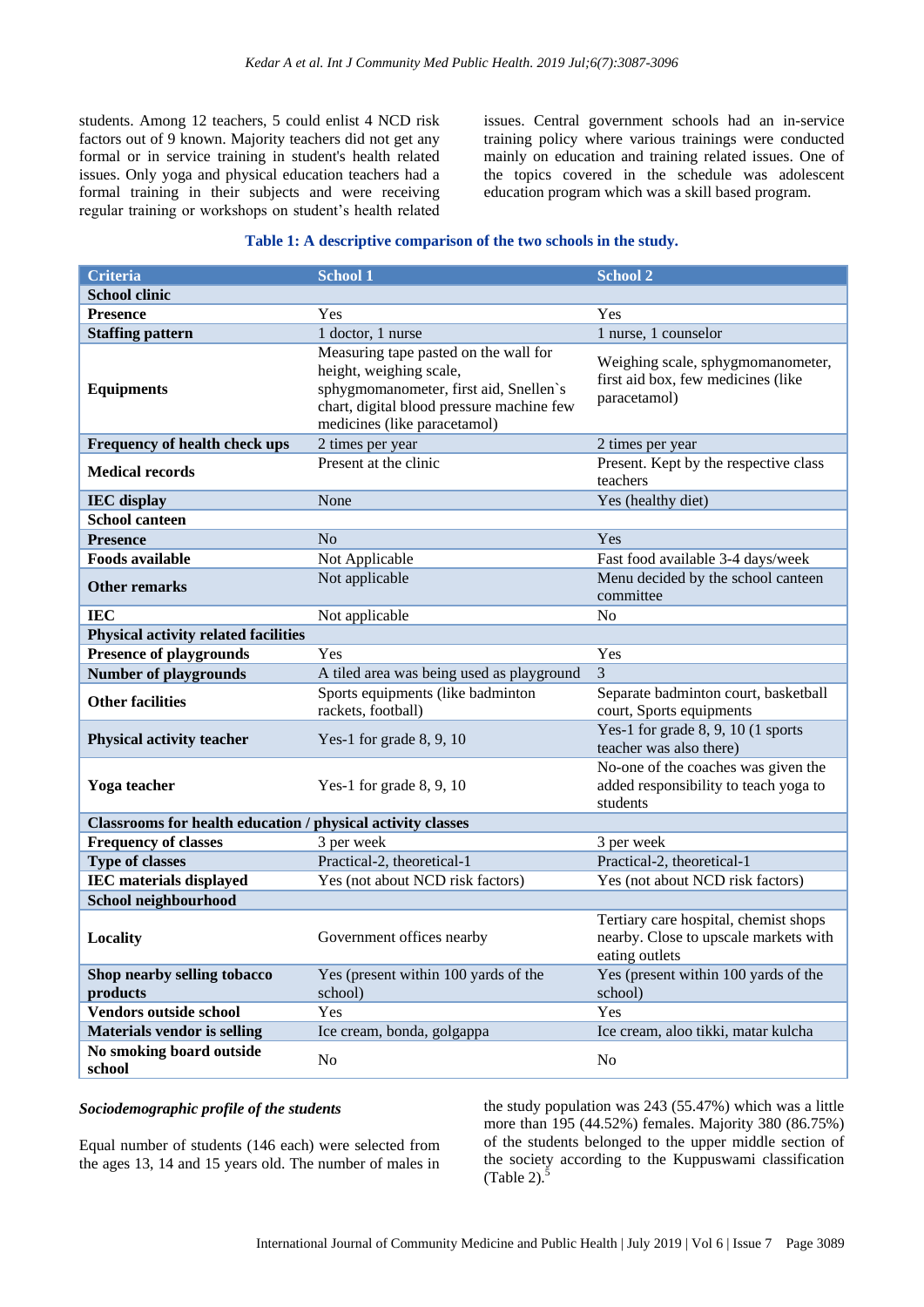| <b>Criteria</b>                        | Number of students in school-1<br>$(n=219)$ $(\frac{9}{6})$ | <b>Number of students in school-2 Total</b><br>$(n=219)$ $(\frac{9}{6})$ | $(n=438)$ $(\frac{6}{6})$ |
|----------------------------------------|-------------------------------------------------------------|--------------------------------------------------------------------------|---------------------------|
| Age (years)                            |                                                             |                                                                          |                           |
| 13                                     | 73 (33.33)                                                  | 73 (33.33)                                                               | 146                       |
| 14                                     | 73 (33.33)                                                  | 73 (33.33)                                                               | 146                       |
| 15                                     | 73 (33.33)                                                  | 73 (33.33)                                                               | 146                       |
| <b>Sex</b>                             |                                                             |                                                                          |                           |
| Male                                   | 122(55.70)                                                  | 121 (55.25)                                                              | 243(55.47)                |
| Female                                 | 97 (44.25)                                                  | 98 (44.75)                                                               | 195(44.52)                |
| SES** (Kuppuswamy's classification)*** |                                                             |                                                                          |                           |
| Class 1 (upper)                        | 6(2.73)                                                     | 10(4.56)                                                                 | 16(3.65)                  |
| Class 2 (upper middle)                 | 192 (87.67)                                                 | 188 (85.84)                                                              | 380(86.75)                |
| Class 3 (lower middle)                 | 19(8.67)                                                    | 20(9.13)                                                                 | 39(8.9)                   |
| Class 4 (upper lower)                  | 2(0.91)                                                     | 1(0.46)                                                                  | 3(0.68)                   |
| Class 5 (lower)                        | $\Omega$                                                    | $\overline{0}$                                                           | $\overline{0}$            |

# **Table 2: Sociodemographic profile of students.**

\*Data are numbers with percentage in brackets; \*\*SES-socioeconomic status; \*\*\* Kuppuswamy's socioeconomic scale: updating income ranges for the year 2012.

# **Table 3: Non communicable disease risk factors among study participants.**

| <b>NCD</b> risk factor                 | School $1(n=219)$ | School $2(n=219)$ | Total $(n=438)$ $(\% )$ |
|----------------------------------------|-------------------|-------------------|-------------------------|
| Inadequate vegetable intake            | 91                | 119               | 210(47.9)               |
| <b>Inadequate fruits intake</b>        | 162               | 150               | 312(71.2)               |
| <b>Excess fast food intake</b>         | 74                | 84                | 158 (36.1)              |
| Inadequate physical activity           | 68                | 76                | 144 (32.9)              |
| <b>Current tobacco user</b>            | 22                | っ                 | 25(5.7)                 |
| <b>Current alcohol consumer</b>        |                   |                   | 8(1.8)                  |
| Overweight or obese                    |                   | 27                | 35(8)                   |
| <b>Prehypertension or hypertension</b> | 66                | 70                | 136(31.1)               |

# *NCD risk factors*

Dietary and physical activity related risk factors were seen to be high among the study population. The behavioral risk factors were not found to be very high among the study population as summarized in Table 3. The prevalence of overweight / obese was found to be 8% and prehypertension and hypertension was found in one third of study participants.

# *School related factors associated with dietary risk factors of NCDs*

More number of students from school 1 had inadequate vegetable intake than those at school 2 and this difference was statistically significant. The number of students who had learnt about the benefits of eating fruits and vegetables was also higher at school 1 in comparison to school 2: however, this difference was not statistically significant (Table 4).

Inadequate fruits intake was found to be associated with inadequate physical activity at school. Students who were inadequately active at school had odds of 2.56 to consume inadequate fruits (Table 5).

One or more variables related to health education classes were strongly associated with inadequate fruits intake, inadequate vegetable intake and excess fast food intake. The health education classes related variables were strong predictors with a protective effect for dietary NCD risk factors.

Fast food intake of students from vendors selling fast food outside school was associated with inadequate fruits intake however it was not a strong predictor. As observed, both the schools had fast food vendors within 100 yards of their school (Table 1).

Excess fast food intake was strongly associated with feeling stressed at school and the odds of the same were 2.94.

# *School related factors associated with physical activity related risk factors*

A strong association was seen between inadequate overall physical activity and inadequate physical activity at school. The proportion of students with inadequate physical activity was comparable in school 1 and school 2. However, higher proportions of students stated inadequate physical activity at school in school 1 than at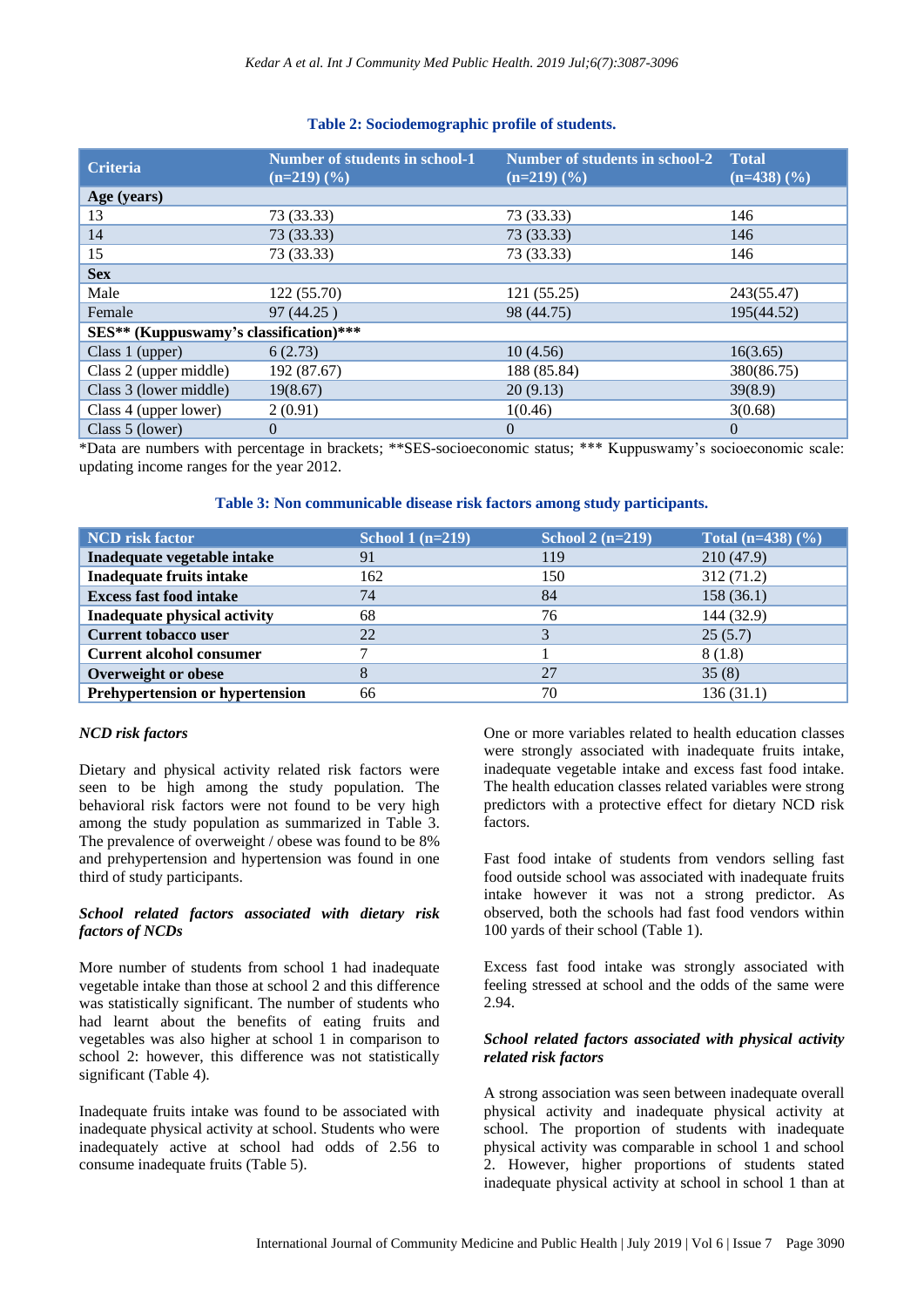school 2. School 1 did not have a proper playground instead a tiled area was being utilized for sports, yoga and other physical education activities (Tables 4, 5).

#### *School related factors associated with tobacco use and alcohol consumption*

More number of current tobacco users belonged to school 1. The odds of current tobacco users studying in school 1

was 5.9 as compared to those studying at school 2. Other behavioral risk factors were also more among current tobacco users with the odds of inadequate physical activity at school being 4.01 for current tobacco users and the odds of students feeling stressed at school being 3.12 for current tobacco users. Health education classes at school regarding dangers of smoking tobacco had protective effect for the current tobacco users (Tables 6, 7).

# **Table 4: Factors associated with dietary and physical activity related NCD risk factors.**

|                                                                     | <b>Inadequate vegetable</b><br>intake |                         | intake    | <b>Inadequate fruits</b> |           | <b>Excess fast food</b><br>intake |           | <b>Inadequate physical</b> |
|---------------------------------------------------------------------|---------------------------------------|-------------------------|-----------|--------------------------|-----------|-----------------------------------|-----------|----------------------------|
|                                                                     | Frequency                             | Chi square<br>(p value) | Frequency | Chi<br>square            | Frequency | Chi<br>square                     | Frequency | Chi<br>square              |
| <b>School type</b>                                                  |                                       |                         |           |                          |           |                                   |           |                            |
| School 1                                                            | 91                                    | 7.17                    | 162       | 1.60                     | 74        | 0.99                              | 68        | 0.66                       |
| School 2                                                            | 119                                   | (0.01)                  | 150       | (0.21)                   | 84        | (0.32)                            | 76        | (0.42)                     |
| Fast food intake from school canteen                                |                                       |                         |           |                          |           |                                   |           |                            |
| Yes                                                                 | 33                                    | 0.58                    | 40        | 2.15                     | 44        | 1.12                              | 22        | 0.14                       |
| N <sub>o</sub>                                                      | 177                                   | (0.45)                  | 272       | (0.14)                   | 19        | (0.29)                            | 122       | (0.71)                     |
| Fast food intake from vendors selling food outside school           |                                       |                         |           |                          |           |                                   |           |                            |
| Yes                                                                 | 14                                    | 0.39                    | 24        | 5.99                     | 18        | 0.34                              | 12        | 2.21                       |
| No                                                                  | 196                                   | (0.54)                  | 288       | (0.01)                   | 8         | (0.56)                            | 132       | (0.14)                     |
| Physical activity at school                                         |                                       |                         |           |                          |           |                                   |           |                            |
| Adequate                                                            | 91                                    | 0.01                    | 114       | 22.04                    | 162       | 0.68                              | 43        | 16.48                      |
| Inadequate                                                          | 119                                   | (0.91)                  | 198       | (0.00)                   | 85        | (0.41)                            | 101       | (0.00)                     |
| Learnt about the benefits of eating fruits and vegetables at school |                                       |                         |           |                          |           |                                   |           |                            |
| Yes                                                                 | 115                                   | 0.00                    | 158       | 7.55                     | 161       | 2.29                              | 82        | 0.40                       |
| N <sub>o</sub>                                                      | 95                                    | (0.99)                  | 154       | (0.01)                   | 79        | (0.13)                            | 62        | (0.53)                     |
| Learnt about dangers of smoking tobacco at school                   |                                       |                         |           |                          |           |                                   |           |                            |
| Yes                                                                 | 139                                   |                         | 211       | 5.19                     | 216       | 15.21                             | 99        | 0.43                       |
| N <sub>o</sub>                                                      | 71                                    | 4.10(0.04)              | 101       | (0.02)                   | 94        | (0.00)                            | 45        | (0.51)                     |
| Learnt about the dangers of consuming alcohol<br>at school          |                                       |                         |           |                          |           |                                   |           |                            |
| Yes                                                                 | 116                                   | 2.53                    | 180       | 0.93                     | 175       | 3.64                              | 86        | 0.03                       |
| No                                                                  | 94                                    | (0.11)                  | 132       | (0.34)                   | 84        | (0.06)                            | 58        | (0.86)                     |
| <b>Felt stressed at school</b>                                      |                                       |                         |           |                          |           |                                   |           |                            |
| Yes                                                                 | 14                                    | 0.10                    | 24        | 0.62                     | 11        | 11.70                             | 9         | 0.22                       |
| N <sub>o</sub>                                                      | 196                                   | (0.75)                  | 288       | (0.43)                   | $20\,$    | (0.00)                            | 135       | (0.64)                     |

# **Table 5: School related determinants of the dietary and physical activity risk factors for NCD.**

|                                                           | Inadequate vegetable<br><b>intake</b> |         | <b>Inadequate fruits</b><br><b>intake</b> |         | <b>Excess fast food</b><br>intake |         | <b>Inadequate physical</b><br>activity |         |
|-----------------------------------------------------------|---------------------------------------|---------|-------------------------------------------|---------|-----------------------------------|---------|----------------------------------------|---------|
|                                                           | Adjusted<br>Odds ratio                | P value | Adjusted<br>Odds ratio                    | P value | Adjusted<br>Odds ratio            | P value | Adjusted<br>Odds ratio                 | P value |
| <b>School type</b>                                        |                                       |         |                                           |         |                                   |         |                                        |         |
| School 1                                                  | 1.00                                  |         |                                           |         |                                   |         |                                        |         |
| School 2                                                  | 1.73<br>$(1.18 - 2.53)$               | 0.01    |                                           |         |                                   |         |                                        |         |
| <b>Fast food intake from school canteen</b>               |                                       |         |                                           |         |                                   |         |                                        |         |
| Yes                                                       |                                       |         |                                           |         |                                   |         |                                        |         |
| No                                                        |                                       |         |                                           |         |                                   |         |                                        |         |
| Fast food intake from vendors selling food outside school |                                       |         |                                           |         |                                   |         |                                        |         |
| Yes                                                       |                                       |         | 4.36<br>$(0.99-9.12)$                     | 0.05    |                                   |         |                                        |         |
| N <sub>o</sub>                                            |                                       |         | 1.00                                      |         |                                   |         |                                        |         |

Continued.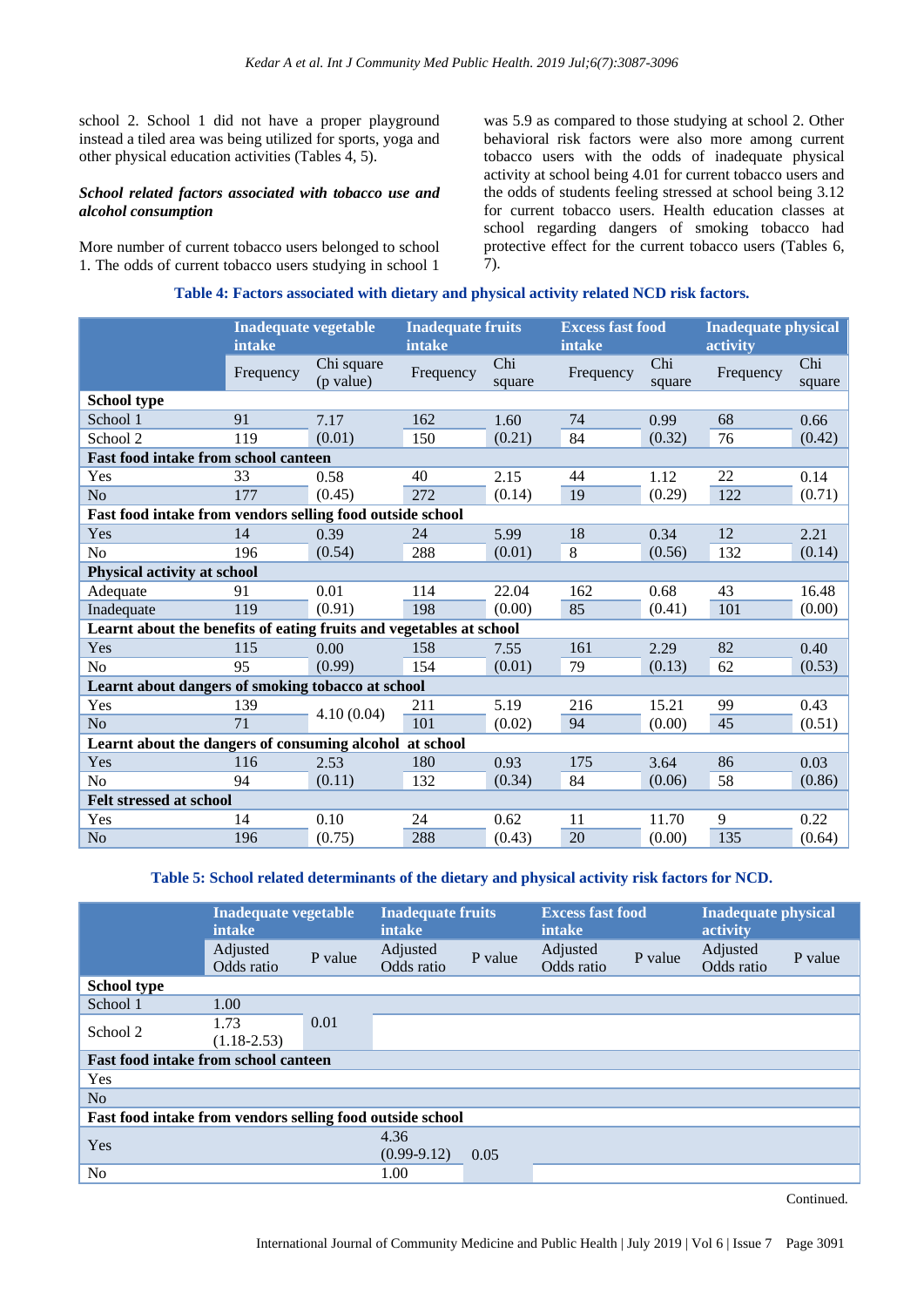|                                                                     | <b>Inadequate vegetable</b><br>intake |         | <b>Inadequate fruits</b><br>intake |         | <b>Excess fast food</b><br>intake |         | <b>Inadequate physical</b><br>activity |         |
|---------------------------------------------------------------------|---------------------------------------|---------|------------------------------------|---------|-----------------------------------|---------|----------------------------------------|---------|
|                                                                     | Adjusted<br>Odds ratio                | P value | Adjusted<br>Odds ratio             | P value | Adjusted<br>Odds ratio            | P value | Adjusted<br>Odds ratio                 | P value |
| Physical activity at school                                         |                                       |         |                                    |         |                                   |         |                                        |         |
| Adequate                                                            |                                       |         | 1.00                               |         |                                   |         | 1.00                                   |         |
| Inadequate                                                          |                                       |         | 2.56<br>$(1.66 - 3.96)$            | 0.00    |                                   |         | 2.38<br>$(1.56-3.64)$                  | 0.00    |
| Learnt about the benefits of eating fruits and vegetables at school |                                       |         |                                    |         |                                   |         |                                        |         |
| Yes                                                                 |                                       |         | 0.62<br>$(0.39 - 0.97)$            | 0.04    |                                   |         |                                        |         |
| No                                                                  |                                       |         | 1.00                               |         |                                   |         |                                        |         |
| Learnt about dangers of smoking tobacco at school                   |                                       |         |                                    |         |                                   |         |                                        |         |
| Yes                                                                 | 0.62<br>$(0.41 - 0.95)$               | 0.03    | 0.61<br>$(0.37-1.02)$              | 0.06    | 0.49<br>$(0.39 - 0.76)$           | 0.00    |                                        |         |
| N <sub>o</sub>                                                      | 1.00                                  |         | 1.00                               |         | 1.00                              |         |                                        |         |
| Learnt about the dangers of consuming alcohol at school             |                                       |         |                                    |         |                                   |         |                                        |         |
| Yes                                                                 |                                       |         |                                    |         | 0.90<br>$(0.59-1.39)$             | 0.64    |                                        |         |
| N <sub>o</sub>                                                      |                                       |         |                                    |         |                                   |         |                                        |         |
| <b>Felt stressed at school</b>                                      |                                       |         |                                    |         |                                   |         |                                        |         |
| Yes                                                                 |                                       |         |                                    |         | 2.93<br>$(1.34-6.41)$             | 0.01    |                                        |         |
| N <sub>o</sub>                                                      |                                       |         |                                    |         | 1.00                              |         |                                        |         |

# **Table 6: Factors associated with tobacco use, current alcohol consumption, obesity and prehypertension and hypertension.**

|                                                                     | <b>Current tobacco user</b> |            | consumer       | <b>Current alcohol</b> |              | <b>Overweight or obese</b> |                 | <b>Prehypertension or</b><br>hypertension |  |
|---------------------------------------------------------------------|-----------------------------|------------|----------------|------------------------|--------------|----------------------------|-----------------|-------------------------------------------|--|
|                                                                     | Frequency                   | Chi square | Frequency      | Chi<br>square          | Frequency    | Chi<br>square              | Frequency       | Chi square                                |  |
| <b>School type</b>                                                  |                             |            |                |                        |              |                            |                 |                                           |  |
| School 1                                                            | 22                          | 15.31      | 7              | 4.58                   | 8            | 11.21                      | 66              |                                           |  |
| School 2                                                            | 3                           | (0.00)     | $\mathbf{1}$   | (0.032)                | 27           | (0.001)                    | 70              |                                           |  |
| <b>Fast food intake from school canteen</b>                         |                             |            |                |                        |              |                            |                 |                                           |  |
| Yes                                                                 | 3                           | 0.12       | 1              | 0.023                  | 9            | 3.966                      | 23              | 1.024                                     |  |
| N <sub>o</sub>                                                      | 22                          | (0.73)     | $\overline{7}$ | (0.878)                | 26           | (0.046)                    | 113             | (0.312)                                   |  |
| Fast food intake from vendors selling food outside school           |                             |            |                |                        |              |                            |                 |                                           |  |
| Yes                                                                 | 3                           | 1.75       | 3              | 14.54                  | $\mathbf{1}$ | 0.646                      | $5\overline{)}$ | 1.804                                     |  |
| N <sub>o</sub>                                                      | 22                          | (0.18)     | 5              | (0.00)                 | 34           | (0.422)                    | 131             | (0.179)                                   |  |
| Physical activity at school                                         |                             |            |                |                        |              |                            |                 |                                           |  |
| Adequate                                                            | 5                           | 10.77      | 1              | 3.20                   | 17           | 0.95                       |                 |                                           |  |
| Inadequate                                                          | 20                          | (0.00)     | $\overline{7}$ | (0.15)                 | 18           | (0.33)                     |                 |                                           |  |
| Learnt about the benefits of eating fruits and vegetables at school |                             |            |                |                        |              |                            |                 |                                           |  |
| Yes                                                                 | 15                          | 0.29       | 7              | 3.52                   | 21           | 0.416                      | 76              | 0.094                                     |  |
| N <sub>o</sub>                                                      | 10                          | (0.59)     | $\mathbf{1}$   | (0.061)                | 14           | (0.519)                    | 60              | (0.759)                                   |  |
| Learnt about dangers of smoking tobacco at school                   |                             |            |                |                        |              |                            |                 |                                           |  |
| Yes                                                                 | 9                           | 15.50      | 3              | 4.363                  | 25           | 0.008                      | 100             | 0.732                                     |  |
| N <sub>o</sub>                                                      | 16                          | (0.00)     | 5              | (0.037)                | 10           | (0.930)                    | 36              | (0.395)                                   |  |
| Learnt about the dangers of consuming alcohol at school             |                             |            |                |                        |              |                            |                 |                                           |  |
| Yes                                                                 | 12                          | 1.36       | 5              | 0.038                  | 23           | 0.682                      | 89              | 3.249                                     |  |
| N <sub>0</sub>                                                      | 13                          | (0.24)     | 3              | (0.845)                | 12           | (0.409)                    | 47              | (0.071)                                   |  |
| <b>Felt stressed at school</b>                                      |                             |            |                |                        |              |                            |                 |                                           |  |
| Yes                                                                 | 6                           | 11.55      | 2              | 3.980                  | 1            | 1.030                      |                 |                                           |  |
| N <sub>o</sub>                                                      | 19                          | (0.00)     | 6              | (0.046)                | 34           | (0.310)                    |                 |                                           |  |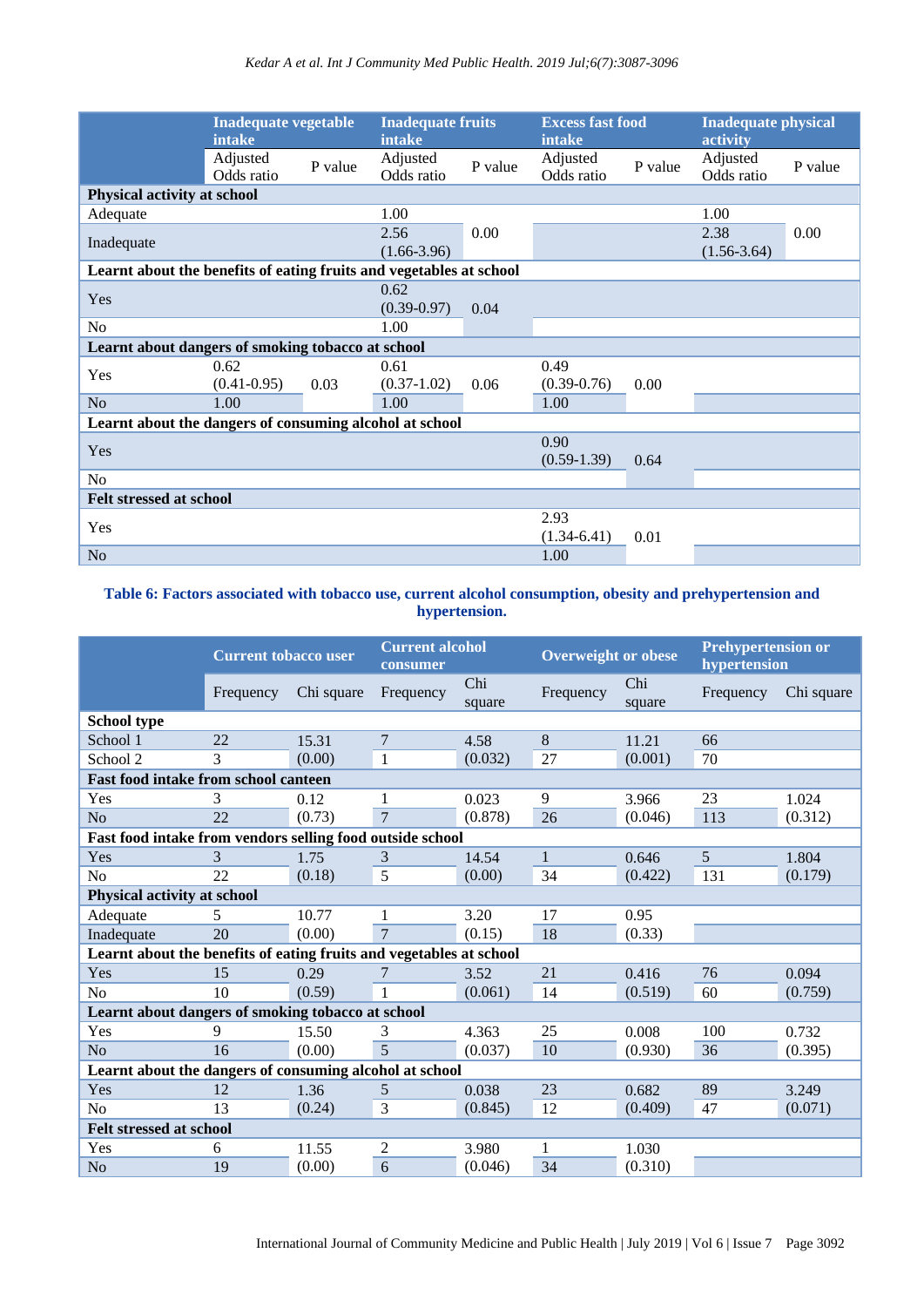# **Table 7: School related determinants of current tobacco use, current alcohol consumption and overweight or obesity.**

|                                | <b>Current tobacco use</b>                                          |      | <b>Current alcohol consumption</b>              |         | <b>Overweight or obese</b>  |      |
|--------------------------------|---------------------------------------------------------------------|------|-------------------------------------------------|---------|-----------------------------|------|
|                                |                                                                     |      | Adjusted odds ratio P value Adjusted odds ratio | P value | Adjusted odds ratio P value |      |
| <b>School type</b>             |                                                                     |      |                                                 |         |                             |      |
| School 1                       | 1.00                                                                | 0.01 | 1.00                                            | 0.09    | 1.00                        | 0.01 |
| School 2                       | $0.17(0.05-0.59)$                                                   |      | $0.16(0.02-1.36)$                               |         | 3.43 (1.46-8.09)            |      |
|                                | <b>Fast food intake from school canteen</b>                         |      |                                                 |         |                             |      |
| Yes                            |                                                                     |      |                                                 |         |                             |      |
| N <sub>o</sub>                 |                                                                     |      |                                                 |         |                             |      |
|                                | Fast food intake from vendors selling food outside school           |      |                                                 |         |                             |      |
| Yes                            |                                                                     |      | 8.89 (1.72-45.89)                               |         |                             |      |
| No                             |                                                                     |      | 1.00                                            | 0.01    |                             |      |
| Physical activity at school    |                                                                     |      |                                                 |         |                             |      |
| Adequate                       | 1.00                                                                | 0.03 |                                                 |         |                             |      |
| Inadequate                     | $4.01(1.13-14.22)$                                                  |      |                                                 |         |                             |      |
|                                | Learnt about the benefits of eating fruits and vegetables at school |      |                                                 |         |                             |      |
| Yes                            |                                                                     |      |                                                 |         |                             |      |
| N <sub>o</sub>                 |                                                                     |      |                                                 |         |                             |      |
|                                | Learnt about dangers of smoking tobacco at school                   |      |                                                 |         |                             |      |
| Yes                            | $0.26(0.11-0.62)$                                                   | 0.00 | $0.42(0.09-1.93)$                               | 0.26    |                             |      |
| N <sub>o</sub>                 | 1.00                                                                |      | 1.00                                            |         |                             |      |
|                                | Learnt about the dangers of consuming alcohol at school             |      |                                                 |         |                             |      |
| Yes                            |                                                                     |      |                                                 |         |                             |      |
| N <sub>o</sub>                 |                                                                     |      |                                                 |         |                             |      |
| <b>Felt stressed at school</b> |                                                                     |      |                                                 |         |                             |      |
| Yes                            | $3.12(1.01-9.64)$                                                   |      | 5.79 (0.92-36.41)                               | 0.06    |                             |      |
| N <sub>o</sub>                 | 1.00                                                                | 0.05 | 1.00                                            |         |                             |      |

An association was seen between current alcohol consumption and type of school, knowledge gained at health education class related to smoking tobacco and feeling stressed at school; however, none of these were strong determinants for current alcohol consumption.

# *School related factors associated with overweight or obesity and hypertension or prehypertension*

More number of overweight or obese students belonged to school 2 as compared to school 1. More number of overweight and obese had fast food from school canteen however the association was not strong to be a determinant. (Tables 6, 7) None of the school related factors were associated with hypertension or prehypertension.

# **DISCUSSION**

This study brings out multiple school related factors which were found to determine the NCD risk factors among the study participants.

# *School related determinants for Dietary NCD risk factors*

Dietary NCD risk factors i.e., inadequate vegetable and fruit consumption and excess fast food intake were seen to be more prevalent in our study population as compared to a few other studies from  $\text{India.}^{6-5}$  Dietary risk factors was higher amongst students of school 2. School 2 had a school canteen where fast foods and fried foods were being provided on most days in a week. Though we were unable to show an association of NCD risk factors with the availability of fast food at the school canteen; however, other studies conducted in developed countries show that the availability of junk and fast foods at school increase the BMI and obesity among students.<sup>10</sup>

The school canteen at school 2 in our study was outsourced but the menu of the canteen was decided by the school canteen committee, yet a fast food was being served daily at the canteen. The school canteen guidelines were unavailable at this school. Similar findings were seen in a study conducted by Mehan et al in a private school situated in an urban city of India showed that the school canteen at this school was run by a contractor and there was no nutrition policy at this school. $^{11}$ 

Vendors selling fast food outside school was observed at both the schools and were seen to influence the dietary habits of students. Availability and accessibility to unhealthy foods sold by vendors is one of the important risk factors of school built environment to assess the major NCD risk factors.<sup>12</sup>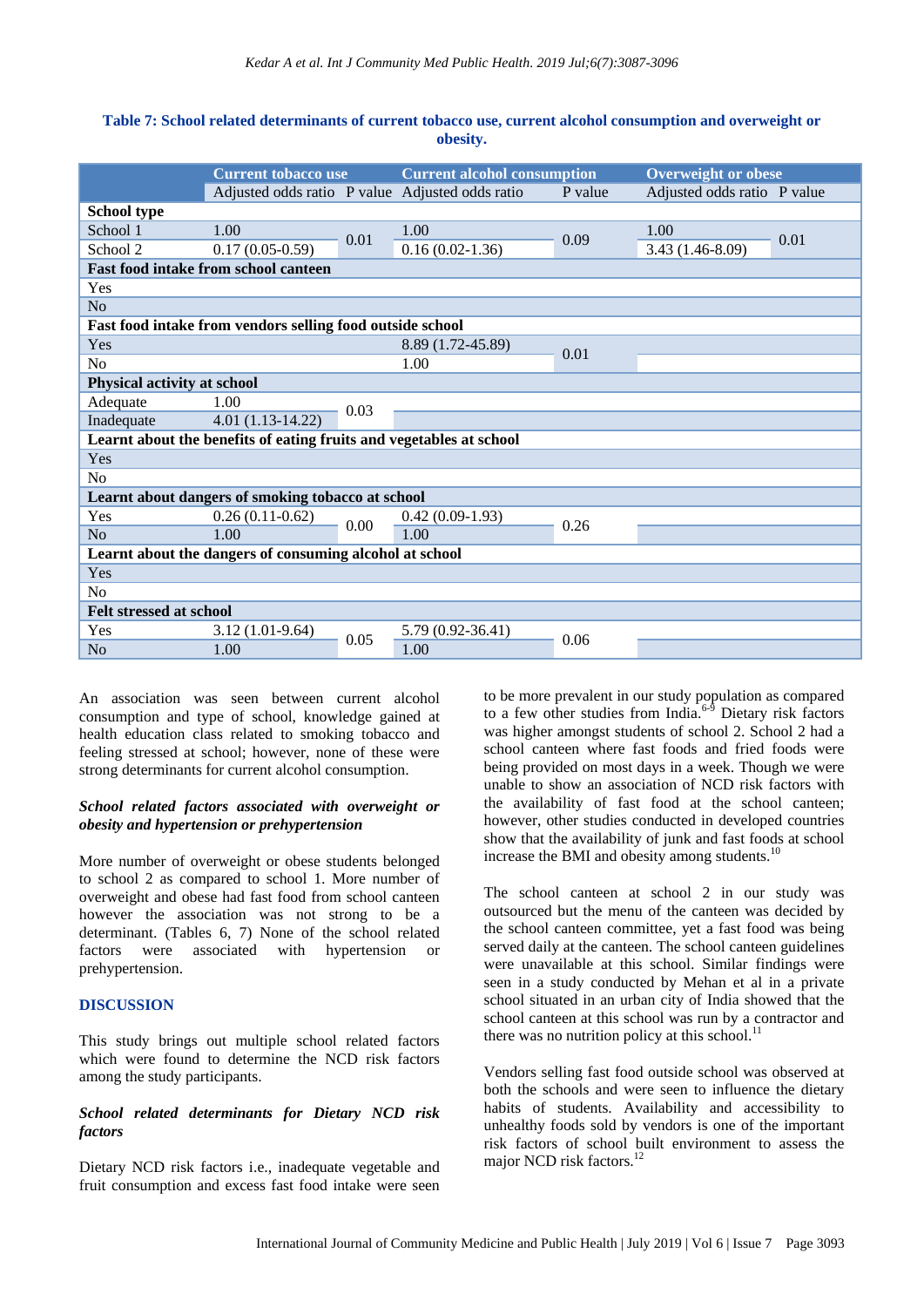# *School related factors associated with physical activity related risk factors*

Physical activity was inadequate in one third of study participants which was similar to other studies from India. $8,13-14$  A higher proportion of students at school 1 had inadequate overall physical activity in comparison to students at school 2. This difference was found to be statistically significant. The physical activity at school was the main school related determinant for the overall physical activity of students. This may be attributed to the lack of a proper playground and sports facilities at school 2. School 1 lacked a proper playground and a tiled area in front of the school building was being used for physical activities. The 8th All India Education Survey, 2009 and other data from India suggest that basic amenities, such as playgrounds are often lacking in Indian schools.<sup>15</sup>

School 1 did not have any sports coach. The physical education teacher at this school was also given the added responsibility of working as a sports coach. As per the National Policy on Education, it is mandatory to integrate the sports education in the curriculum and the school shall provide for such facilities. However, the implementation of this policy is low.<sup>16,17</sup>

A longitudinal study done in urban south Indian school children which showed a significant decline in moderateto-vigorous physical activity over a single year follow up, largely due to a decrease in physical activity at school.<sup>18</sup>

# *School related factors associated with tobacco use and alcohol consumption*

The prevalence of current tobacco use was lower than the GYTS study but similar to studies from Noida and Delhi. $8,19,20$  Stress at school was one of the independent school related factors seen to influence NCD risk factors particularly current tobacco use and current alcohol consumption. Studies have shown that stress among adolescents is associated with increased risk of initiation of tobacco use and for continuing tobacco use. $21$  Study among Hispanic adolescents has showed higher stress scores and alcohol consumption in past  $30 \text{ days}$ .<sup>22</sup> It is notable that School 1 did not have a counsellor and Joseph et al study also reported the presence of counselors at very few schools in their study.<sup>23</sup> The presence of a school counselor in urban schools is vital nowadays considering the problems like stress, unhealthy habits (tobacco smoking and tobacco chewing) and psychosocial issues which may happen due to being in the extremes of BMI measurement scale.

Current tobacco use was also determined by inadequate physical activity at school in our study. A study from Chandigarh also shows that physical inactivity was a strong determinant of tobacco use among young adults.<sup>2</sup>

COTPA 2003 is a regulation in India to control tobacco product use.<sup>25</sup> As per COTPA 2003, all schools should have a signage declaring that facility as a no smoking zone. All educational institutions should have a board on their boundary wall or at the entrance of their premises. The board should state prominently that "Sale of Cigarette or any Other Tobacco Products in an area within the radius of 100 yards of the Educational Institution is strictly prohibited; the offence is punishable with a fine up to Rs.200". This was missing in both the schools and tobacco vendors were selling tobacco products near the school. Implementation of COTPA has been poor as seen from other studies in India.<sup>26,27</sup>

# *School related factors associated with overweight or obesity and hypertension or prehypertension*

Overweight and obesity was present in 8% of study participants. A study done in Fiji showed a statistically significant association between non-compliance with school canteen guidelines and prevalence of overweight and obesity among students.<sup>28</sup> The study also showed that the schools compliant with the school canteen guidelines had a higher proportion of children with healthy weight than the non-compliant schools. However, our study did not show similar findings.

In our study health check-ups were being conducted at six months' interval at both the schools. BMI screening was not being done at both the schools. Studies from developed countries have shown that BMI screening done at school followed by notification to parents may help in correcting parents' misperceptions about their child's weight status, encouraging parents to seek medical help and make family-based behavioural changes and reducing risk for eating disorders and weight-related bullying and teasing.<sup>29</sup>

# *Health education*

The present study showed that the school health education related variables had a strong protective effect on most of the NCD risk factors. A systematic review shows that school health education was effective in bringing a change in the behavioural NCD risk factors but were less effective for alcohol use, anthropometric measurements, overweight and obesity.<sup>30</sup> Health education is an important activity under the School Health program.<sup>31</sup> Health education classes were being held regularly at both the schools in our study, however the health related training of teachers was low. Capacity building of teachers is essential part of School Health Program however only 3 teachers in this study had received training under the Adolescent Education Program. Jamra et al study from Bhopal had also reported 16% of the government school teachers who received any health related training.<sup>32</sup>

Besides these factors, a qualitative research from Kenya showed that school attendance of students was cited as a protective factor with schools educating adolescents on adopting healthy diets and providing opportunities for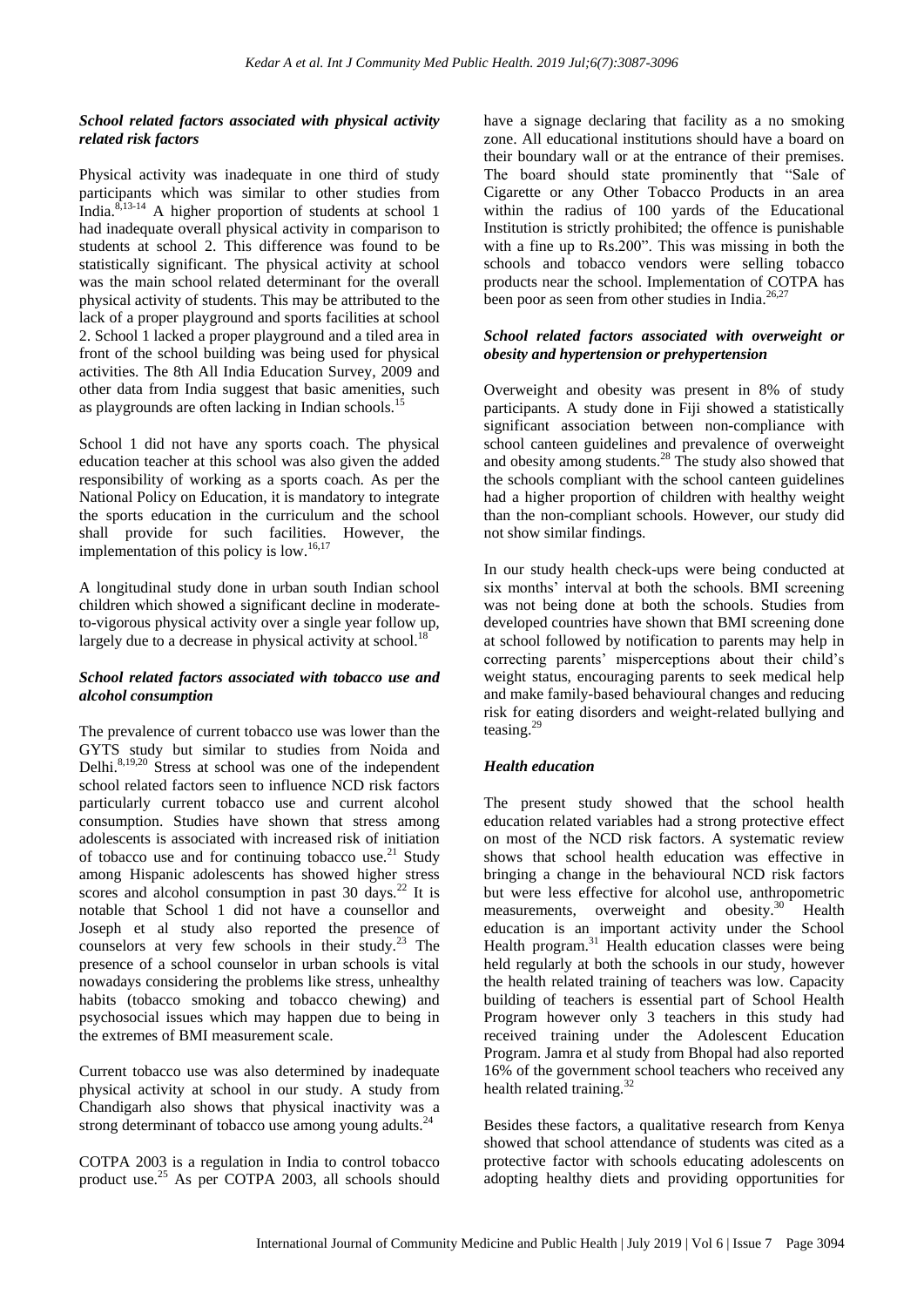learning and engaging in physical activity. Most participants pointed out that schools having physical activity in their curricula, having playground and other sports facilities and schools hosting sports competitions were thought to promote adolescent's physical activity.<sup>33</sup>

#### **CONCLUSION**

Schools provide an influential environment which shapes the adolescents behaviour. The study shows that school may play a very important role in reducing the NCD risk factors amongst adolescents by imparting health education and ensuring that they provide facilities which enable adolescents to adopt a healthy lifestyle. Hence we may suggest collaboration of health and education departments for primary and primordial prevention of NCDs.

*Funding: No funding sources Conflict of interest: None declared Ethical approval: The study was approved by the Institutional Ethics Committee*

# **REFERENCES**

- 1. World Health Organization. Fact sheet: Noncommunicable diseases. Available at: https://www.who.int/news-room/factsheets/detail/noncommunicable-diseases. Accessed on 2 March 2019.
- 2. Health promoting schools. Geneva: World Health Organization. 1998. Available at: https://www.who. int/school\_youth\_health/media/en/92.pdf. Accessed on 2 March 2019.
- 3. WHO STEPS instrument. Geneva. World Health Organization. Available at: https://www.who. int/ncds/surveillance/steps/STEPS\_Instrument\_ v2.1.pdf. Accessed on 2 March 2019.
- 4. Children`s BMI group calculator Metric version . Centres for Disease Control and Prevention. Available at: https://www.cdc.gov/healthyweight /assessing/bmi/childrens\_bmi/tool\_for\_schools.html . Accessed on 2 March 2019.
- 5. Kumar N, Gupta N, Kishore J. Kuppuswamy's Socioeconomic Scale: Updating Income Ranges for the Year 2012. Indian J Public Health. 2012;56(1):103-4.
- 6. Jain A, Dhanawat J, Kotian MS, Angeline R. Assessment of risk factors of non- communicable diseases among high school students in Mangalore, India. Int J Health Allied Sci. 2012;1:249-54.
- 7. Bachani D, Sogarwal R, Shukla SK, Shelat T, Gupta S. Dietary practices and physical activity performed by adolescent in selected districts of India. Ind J Comm Health. 2013;25(2):171-7.
- 8. Singh AK, Maheshwari A, Sharma N, Anand K. Lifestyle associated risk factors in adolescents. Indian J Pediatr. 2006;73(10):901-6.
- 9. Joseph N, Nelliyanil N, Rai S, BaBu YP, Kotian SM, Ghosh T, Singh M. Fast food consumption

pattern and its association with overweight among high school boys in mangalore city of southern india. J Clin Diagn Res. 2015;9(5):13-7.

- 10. Datar A, Nicosia N. Junk food in schools and childhood. Obesity J Policy Anal Manage. 2012;31(2):312–37.
- 11. Mehan M, Munshi A, Surabhi S, Bhatt T, Kantharia N. Study of school environment and prevalence of obesity and its predictors among adolescent (10-13 years) belonging to a private school in an urban Indian city. Natl J Community Med. 2012;3(3):400- 7.
- 12. Saluja K., Rawal T., Bassi S., Bhaumik S, Singh A, Park MH, Kinra S, Arora M. School environment assessment tools to address behavioural risk factors of non-communicable diseases: A scoping review. Preventive Medicine Reports.2018;10:1-8
- 13. Galhotra A, Abrol A, Agarwal N, Goel N, Gupta S. Life Style Related Risk Factors for Cardiovascular Diseases in Indian Adolescents. Internet J Health. 2008;9(2):1-5.
- 14. Bukelo MF, Kiran B, Goud BR, Bukelo MJ, Kiran PR, Kulkarni V, Kumar N, Kanchan T, Unnikrishnan B. Risk factors for non-communicable diseases among rural adolescents: a school-based cross-sectional study. Asian J Pharm Clin Res. 2015;8(2):284-7.
- 15. National All India school education survey . National Council of Education Research and Training. 2006. Available at: http://www.ncert.nic.in/programmes/education\_surv ey/pdfs/schools\_physical\_ancillary\_facilities.pdf. Accessed on 1 March 2019.
- 16. National Policy on Education,2016 . Department of Education, Ministry of Human Resource Development, Government of India.2016. Available at: http://www.nuepa.org/new/download/NEP2016/ ReportNEP.pdf. Accessed on 26 February 2019.
- 17. Executive summary of 21 National Focus Groups Position Papers, Position paper 3.5. National Council on Educational Research and Training. 2006. Available at: http://www.ncert.nic.in/ new ncert/ncert/rightside/links/pdf/focus group/exe cutive\_summary.pdf.
- 18. Swaminathan S, Selvam S, Thomas T, Kurpad AV, Vaz M. Longitudinal trends in physical activity patterns in selected urban south Indian school children. Indian J Med Res. 2011;134:174-80
- 19. Tobacco use among students and teachers. Findings from the Global Youth Tobacco Survey (GYTS) and Global School Personnel Survey (GSPS). Ministry of Health and Family Welfare, Government of India. 2009. Available from: http://www.searo.who.int/india/tobacco/GYTS\_Indi a\_report\_2003-09.pdf?ua=1. Accessed on 2 March 2019.
- 20. Narain R, Sardana S, Gupta S, Sehgal A. Age at initiation and prevalence of tobacco use among school children in Noida, India: a cross-sectional